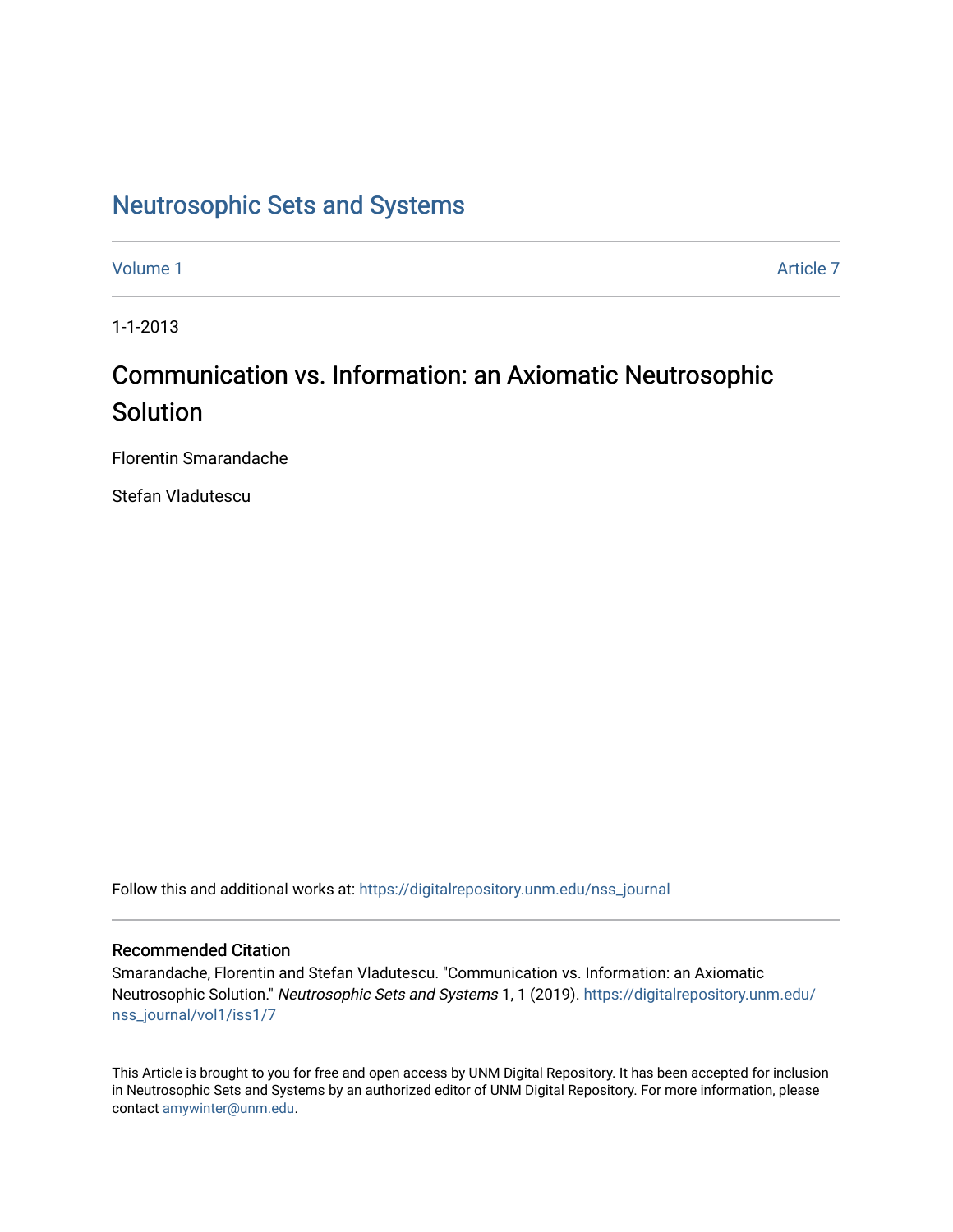

## Communication vs. Information, an Axiomatic Neutrosophic Solution

#### **Florentin Smarandache1, and Ştefan Vlădu**ț**escu2**

1 University of New Mexico, 200 College Road, Gallup, NM 87301, U.S.A.. E-mail: fsmarandache@gmail.com 2 University of Craiova, 13 A. I. Cuza Street, Craiova, 200585, Romania. E-mail: stefan.vladutescu@yahoo.com

**Abstract.** Study represents an application of the neutrosophic method, for solving the contradiction between communication and information. In addition, it recourse to an appropriate method of approaching the contradictions: Extensics, as the method and the science of solving the contradictions.

The research core is the reality that the scientific research of communication-information relationship has reached a dead end. The bivalent relationship communicationinformation, information-communication has come to be contradictory, and the two concepts to block each other.

After the critical examination of conflicting positions expressed by many experts in the field, the extensic and inclusive hypothesis is issued that information is a form of communication. The object of communication is the sending of a message. The message may consist of thoughts, ideas, opinions, feelings, beliefs, facts, information, intelligence or other significational elements. When the message content is primarily informational, communication will become information or intelligence.

The arguments of supporting the hypothesis are:

a) linguistic (the most important being that there is "communication of information" but not "information of

communication"; also, it is clarified and reinforced the over situated referent, that of the communication as a process),

b) systemic-procedural (in the communication system is developing an information system; the informing actant is a type of communicator, the information process is a communication process),

c) practical (the delimitation eliminates the efforts of disparate and inconsistent understanding of the two concepts),

d) epistemological arguments (the possibility of intersubjective thinking of reality is created), linguistic arguments,

e) logical and realistic arguments (it is noted the situation that allows to think coherently in a system of concepts - derivative series or integrative groups)

f) and arguments from historical experience (the concept of communication has temporal priority, it appears 13 times in Julius Caesar's writings ).

In an axiomatic conclusion, the main arguments are summarized in four axioms: three are based on the pertinent observations of specialists, and the fourth is a relevant application of Florentin Smarandache's neutrosophic theory.

Keywords: neutrosophy, communication, information, message, extensics

#### **1. Clarification on the used methodological tool**

With the Extensics as a science of solving the conflicting issues, "extensical procedures" will be used to solve the contradiction. In this respect, considering that the matter-elements are defined, their properties will be explored ("The key to solve contradictory problems, Wen Cai argues, the founder of Extensics (Cai, 1999, p. 1540), is the study of properties about matter-elements"). According to "The basic method of Extensics is called extension methodology" (...), and "the application of the extension methodology in every field is the extension engineering methods" (Weihai Li & Chunyan Yang, 2008, p. 34).

With neutrosophic, linguistic, systemic, and hermeneutical methods, grafted on "extension methodology" a) are "open up the things", b) is marked "divergent nature of matter-element", c) "extensibility of matter-element" takes place and c) "extension communication" allows a new inclusion perspective to

open, a sequential ranging of things to emphasize at a higher level and the contradictory elements to be solved. "Extension" is, as postulated by Wen Cai (Cai, 1999, p. 1538) "opening up carried out".

#### **2. The subject of communication: the message. The subject of informing: the information. The information thesis as species of message**

In order to finish our basic thesis that of the information as a form of communication, new arguments may be revealed which corroborate with those previously mentioned. As phenomena, processes, the communication and information occur in a unique communication system. In communication, information has acquired a specialized profile. In the information field, the intelligence, in his turn, strengthened a specific, detectable, identifiable and discriminative profile. It is therefore acceptable under the pressure of practical argument that one may speak of a general communication system which in relation to the

*Florentin Smarandache&Ştefan Vlăduţescu, Communication vs. Information, an Axiomatic Neutrosophic Solution*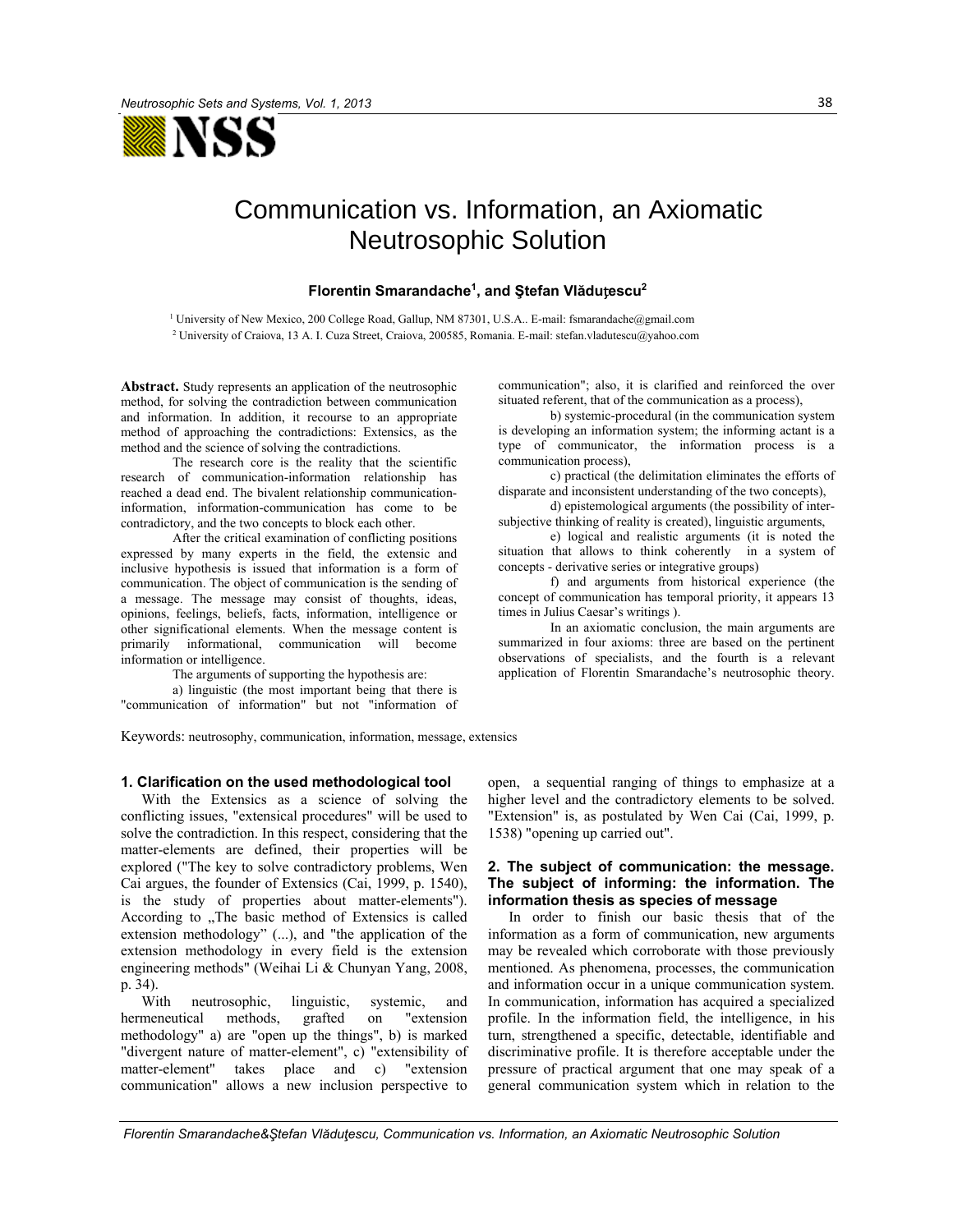message sent and configured in the communication process could be imagined as information system or intelligence system. Under the influence of the systemic assumption that a (unitary) communicator transmits or customize transactionally with another (receiving) communicator a message, one may understand the communicational system as the interactional unit of the factors that exerts and fulfill the function of communicating a message.

In his books "Messages: building interpersonal communication skills" (attained in 1993 its fourth edition and in 2010 its twelfth) and "Human Communication" (2000), Joseph De Vito (the renowned specialist who has proposed the name "Communicology" for the sciences of communication - 1978), develops a concept of a simple and productive message. The message is, as content, what is communicated. As a systemic factor, it is emerging as what is communicated. To remember in this context is that the German Otto Kade insisted that what it is communicated to receive the title of "release". According to Joseph De Vito, through communication meanings are transmitted. "The communicated message" is only a part of the meanings (De Vito, 1993, p. 116). Among the shared meanings feelings and perceptions are found (De Vito J., 1993, p. 298). Likewise, information can be communicated (De Vito, 1990, p. 42), (De Vito, 2000, p. 347) (also, Fârte, 2004; Ciupercă, 2009; Cojocaru, Bragaru & Ciuchi, 2012; Cobley & Schulz, 2013).

In a "message theory" called "Angelitics", Rafael Capurro argues that the message and information are concepts that designate similar but not identical phenomena. In Greek "Angelia" meant message; from here, "Angelitics" or theory of the message (Angelitics is different from Angeologia dealing, in the field of religion and theology, with the study of angels). R. Capurro set four criteria for assessing the relationship between message and information. The similarity of the two extends over three of them. The message, as well as the information, is characterized as follows: "is supposed to bring something new and/or relevant to the receiver; can be coded and transmitted through different media or messengers; is an utterance that gives rise to the receiver's selection through a release mechanism of interpretation". "The difference between these two is the next: "a message is sender-dependent, i.e. it is based on a heteronomic or assymetric structure. This is not the case of information: we receive a message but we ask for information" (http://www.capurro.de/angeletics\_zkm.html) (see also, Capurro, 2011; Holgate, 2011). To request information is to send a message of requesting information. Therefore, the message is similar to the information in this respect too. In our opinion, the difference between them is from genus to species: information is a species of message. The message depends on the transmitter and the information, as well. Information is still a specification of the message, is an informative message. C. Shannon asserts that the

message is the defining subject of the communication. He is the stake of the communication because "the fundamental problem of communication is that of reproducing at one point either exactly or approximately a message selected at another point" (Shannon, 1948, p. 31).

The communication process is in fact the "communication" of a complex and multilayered message. 'Thoughts, interests, talents, experiences"(Duck & McMahan, 2011, p. 222), "information, ideas, beliefs, feelings "(Wood, 2009, p. 19 and p. 260) can be found in a message. G. A. Miller, T. M. Newcomb and Brent R. Ruben consider that the subject of communication is information: "Communication - Miller shows – means that information is passed from one place to another" (Miller, 1951, p. 6). In his turn, T. M. Newcomb asserts: "very communication act is viewed as a transmission of information" (Newcomb, 1966, p. 66) and Brent R. Ruben argues: "Human communication is the process through which individuals in relationships, groups, organizations and societies create, transmit and use information to relate to the environment and one another" (Ruben, 1992, p. 18).

Professor Nicolae Drăgulănescu, member of the American Society of Information Science and Technology, is the most important of Romanian specialists in the Science of information. According to him, "communicating information" is the third of the four processes that form the "informational cycle", along with generating the information, processing/storing the information and the use of information. The process of communication, Nicolae Drăgulanescu argues, is one of the processes whose object is the information (http://ndragulanescu.ro/publicatii/CP54.pdf, p. 8) (also, Drăgulănescu, 2002; Drăgulănescu, 2005). The same line is followed by Gabriel Zamfir too; he sees the information as "what is communicated in one or other of the available languages" (Zamfir, 1998, p. 7), as well as teacher Sultana Craia: communication is a "process of transmitting a piece of information, a message" (Craia, 2008, p. 53). In general, it is accepted that information means transmitting or receiving information. However, when speaking of transmitting information, the process is considered not to be information but communication. Therefore, it is created the appearance that the information is the product and communication would only be the transmitting process. Teodoru Ştefan, Ion Ivan şi Cristian Popa assert: "Communication is the process of transmitting information, so the ratio of the two categories is from the basic product to its transmission" (Popa, Teodoru & Ivan I., 2008, p. 22). The professors Vasile Tran and Irina Stănciugelu see communication as an "exchange of information with symbolic content" (Tran & Stănciugelu, 2003, p. 109). The communication is an over-ranged concept and an ontological category more extended than informing or information. On the other hand, information is generated even in the global communication process. From this point of view, information (whose subject-

*Florentin Smarandache&Ştefan Vlăduţescu, Communication vs. Information, an Axiomatic Neutrosophic Solution*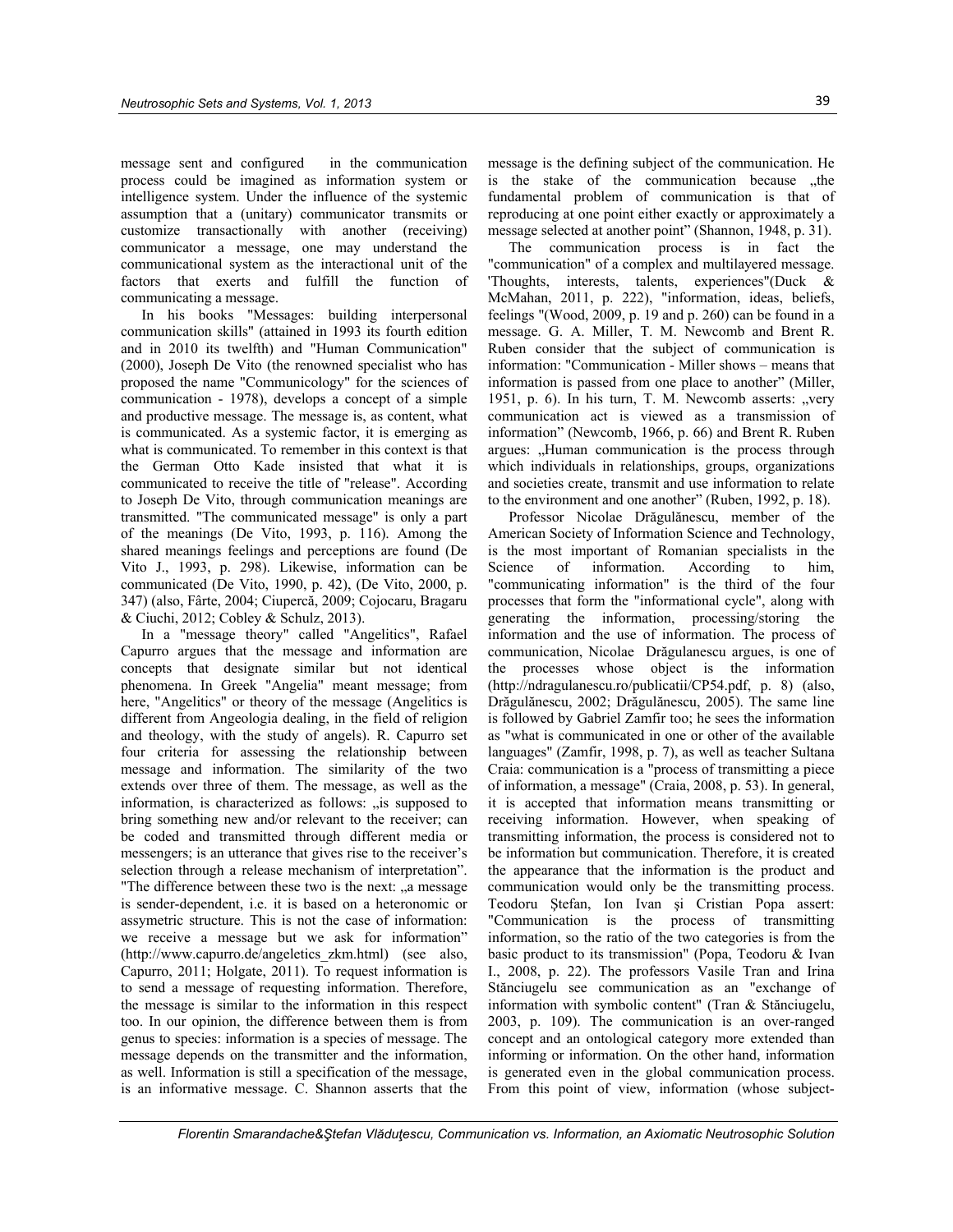message is information) is a regional, sectorial communication. Information is that communication whose message consists of new, relevant, pertinent and useful significances, i.e. of information. This position is shared by Doru Enache too (Enache, 2010, p. 26).

The position set by Norbert Wiener, consolidated by L. Brillouin and endorsed by many others makes from the information the only content of the message. N. Wiener argues that the message "contains information" (Wiener N., 1965, p. 16), L. Brillouin talks about "information contained in the message" (Brillouin, 2004, p. 94 and p. 28).

Through communication "information, concepts, emotions, beliefs are conveyed" and communication "means (and subsumes) information" (Rotaru, 2007, p.10). Well-known teachers Marius Petrescu and Neculae Năbârjoiu consider that the distinction between communication and information must be achieved depending on the message. A communication with an informational message becomes information. As a form of communication, information is characterized by an informative message and a "message is informative as long as it contains something unknown yet" (Petrescu & Năbârjoiu, 2006, p. 25). One of the possible significant elements that could form the message content is thus the information as well. Other components could be thoughts, ideas, beliefs, knowledge, feelings, emotions, experiences, news facts. Communication is "communicating" a message regardless of its significant content.

#### **3. The information thesis as a form of communication**

The question of the relationship between communication and information as fields of existence is the fingerprint axis of communication and information ontology. The ontological format allows two formulas: the existence in the act and the virtual existence. The ontological component of the concepts integrates a presence or a potency and an existential fact or at a potential of existence (Zins, 2007; Allo, 2007; Stan, 2009; Burgin, 2010; Case, 2013).

In addition to the categorial-ontological element, in the nuclear ratio of communication-information concepts it shows comparative specificities and regarding attributes and characteristics, on three components, epistemological, methodological and hermeneutical.

In a science which would have firmly taken a strong subject, a methodology and a specific set of concepts, this ontological founding decision would be taken in an axiom. It is known that, in principle, axioms solve within the limits of that type of argument called evidence (clear and distinct situation), the relations between the systemic, structural, basic concepts. Specifically, in Extensics, scientists with an advanced vision, substantiated by professor Wen Cai, axioms govern the relationship between two matter-elements with divergent profiles. For

the communication and information issues that have occurred relatively recently (about three quarters of a century) in subjects of study or areas of scientific concern not a scientific authority to settle the issue was found. The weaknesses of these sciences of soft type are visible even today when after non accredited proposals of science ("comunicology" - communicology Joseph De Vito, "communicatics," - "comunicatique" of Metayer G., informatology - Klaus Otten and Anthony Debons, 1970) it was resorted to the remaining in the ambiguity of validating the subject "The sciences of communication and information" or "The sciences of information and communication", enjoying the support of some courses, books, studies and dictionaries (Toma, 1999; Tudor, 2001; Strechie, 2009; Ţenescu, 2009).

This generic vision of unity and cohesion wrongs both the communication and information (Vlăduțescu, 2004; Vlăduțescu, 2006). In practice, the apparent unjust overall, integrative, altogether treatment has not an entirely and covering confirmation. In almost all humanist universities of the world the faculties and the communication courses are prevailing, including those of Romania and China. Professor Nicolae Drăgulănescu ascertained in what Romania is concerned, that in 20 colleagues communication (with various denominations) is taught and in only two the informing-information is taught.

The main perspectives from which the contradictory relationship of communication-information was approached are the ontological, the epistemological and the systemic. In most cases, opinions were incidental. When it was about the dedicated studies, the most common comparative approach was not programmatically made on one or more criteria and neither directly and applied.

In his study "Communication and Information" (19 March 9, pp. 3-31), J. R. Schement starts from the observation that "in the rhetoric of the Information Age, the communication and information converge in synonymous meanings." On the other hand, he retains that there are specialists who declare in favor of stating a firming distinction of their meanings. To clarify exactly the relationship between the two phenomena, i.e. concepts, he examines the definitions of information and communication that have marked the evolution of the "information studies" and the "communication studies". For informing (information) three fundamental themes result: information-as-thing (M. K. Buckland), information-as-process (N. J. Belkin - 1978, R. M. Hayes, Machlup & Mansfield, Elstner - 2010 etc.), Informationas-product-of - manipulation (C. J. Fox, R. M. Hayes). It is also noted that these three subjects involve the assessing of their issuers, a "connection to the phenomenon of communication". In parallel, from examining the definitions of communication it is revealed that the specialists "implicitly or explicitly introduce the notion of information in defining communication". There are also three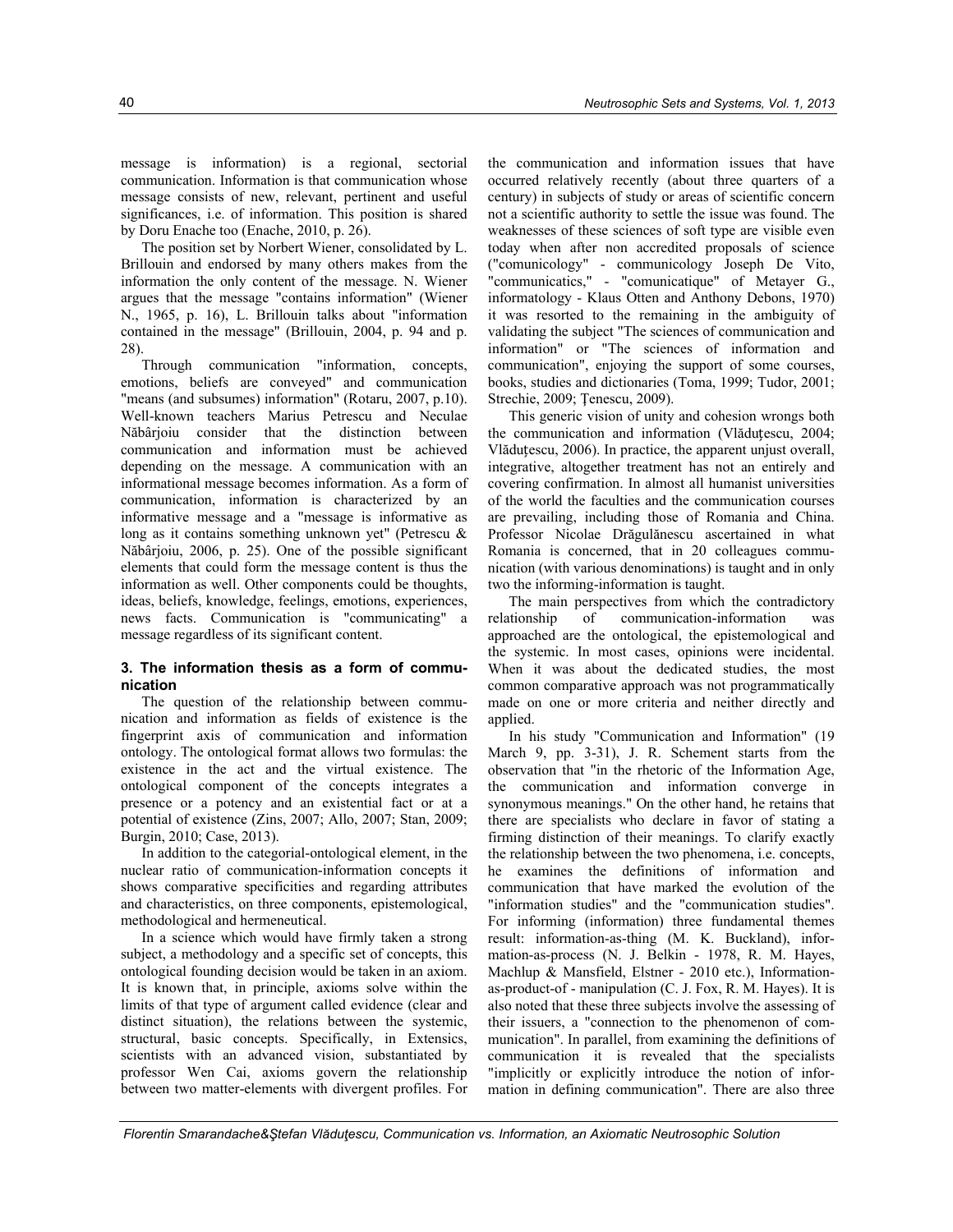the central themes of defining communication: communication-as-transmission (C. Shannon, W. Weaver, E. Emery, C. Cherry, B. Berelson, G. Steiner), communication-as-sharing-process (R. S. Gover, W. Schramm), communication-as-interaction (G. Gerbner, L. Thayer). Comparing the six thematic nodes, Schement emphasizes that the link between information and communication is "highly complex" and dynamic "information and communication is ever present and connected" (Schement, 1993, p. 17). In addition, in order that "information exist, the potential for communication must be present". The result at the ontological level of these findings is that the existence of information is (strictly) conditioned by the presence of communication. That is for the information to occur communication must be present. Communication will precede and always condition the existence of information. And more detailed: communication is part of the information ontology. Ontologically, information occurs in communication also as potency of communication (Vlăduțescu, 2002). J. R. Schement is focused on finding a way to census a coherent image leading to a theory of communication and information ("Toward a Theory of Communication and Information" - Schement, 1993, p. 6). He avoids to conclusively asserting the temporal and linguistic priority, the ontological precedence and the amplitude of communication in relation to information. The study concludes that

1. "Information and communication are social structures" ("two words are used as interchangeable, even as synonyms" – it is argued) (Schement, 1993, p. 17),

2. "The study of information and communication share concepts in common" (in both of them communication, information, "symbol, cognition, content, structure, process, interaction, technology and system are to be found" - Schement, 1993, p. 18),

3. "Information and communication form dual aspects of a broader phenomenon" (Schement J.R., 1993, p. 18).

In other words, we understand that: a) linguistically ("words", "terms", "notions", "concepts", "idea of") communication and information are synonyms; b) as area of study the two resort the same conceptual arsenal. Situation produced by these two elements of the conclusion allows, in our opinion, a hierarchy between communication and information. If it is true that ontologically and temporally the communication precedes information, if this latter phenomenon is an extension smaller than the first, if eventual sciences having communication as object, respectively information, benefit from the one and the same conceptual vocabulary, then the information can be a form of communication. Despite this line followed coherently by the linguistic, categoricalontological, conceptual and definitional epistemological arguments brought in the reasoning, the third part of the conclusion postulates the existence of a unique phenomenon which would include communication and information (3. "Information and communication form two

aspects of the same phenomenon "- Schement JR, 1993, p. 18). This phenomenon is not named. The conclusive line followed by the arguments and the previous conclusive elements enabled us to articulate information as one of the forms of communication. Confirmatively, the fact that J. R. Schement does not name a phenomenon situated over communication and information, gives us the possibility of attracting the argument in order to strengthen our thesis that information is a form of communication. That is because a category of phenomena encompassing communication and information cannot be found. J. R. Schement tends towards a leveling perspective and of convergence in the communication and information ontology. Instead, M. Norton supports an emphasized differentiation between communication and information. He belongs to those who see communication as one of the processes and one of the methods "for making information available". The two phenomena "are intricately connected and have some aspects that seem similar, but they are not the same" (Norton, 2000, p. 48 and p. 39). Harmut B. Mokros and Brent R. Ruben (1991) lay the foundation of a systemic vision and leveling understanding of the communication-information relationship. Taking into account the context of reporting as a core element of the internal structure of communication and information systems, they mark the information as a criterion for the radiography of relationship. The systemic-theoretical nonlinear method of research founded in 1983 by B. R. Ruben is applied to the subject represented by the phenomena of communication and information. Research lays in the "Information Age" and creates an informational reporting image. The main merit of the investigation comes from the relevance given to the non-subordination between communication and information in terms of a unipolar communication that relates to a leveling information. Interesting is the approach of information in three constituent aspects: "informatione" (potential information - that which exists in a particular context, but never received a significance in the system), "information" (active information in the system) and "information" (information created socially and culturally in the system). The leveling information is related to a unified communication (Hofkirchner, 2010; Floridi, 2011; Fuchs, 2013; Hofkirchner, 2013). On each level of information there is communication. Information and communication is co-present: communication is inherent to information. Information has inherent properties of communication. Research brings a systemic-contextual elucidation to the relationship between communication and information and only subsidiarily a firm ontological positioning. In any case: in information communication never misses.

In the most important studies of the professor Stan Petrescu: "Information, the fourth weapon" (1999) and "About intelligence. Espionage-Counterespionage" (2007), information is understood as "a type of communication" (Petrescu, 1999, p. 143) and situated in the broader context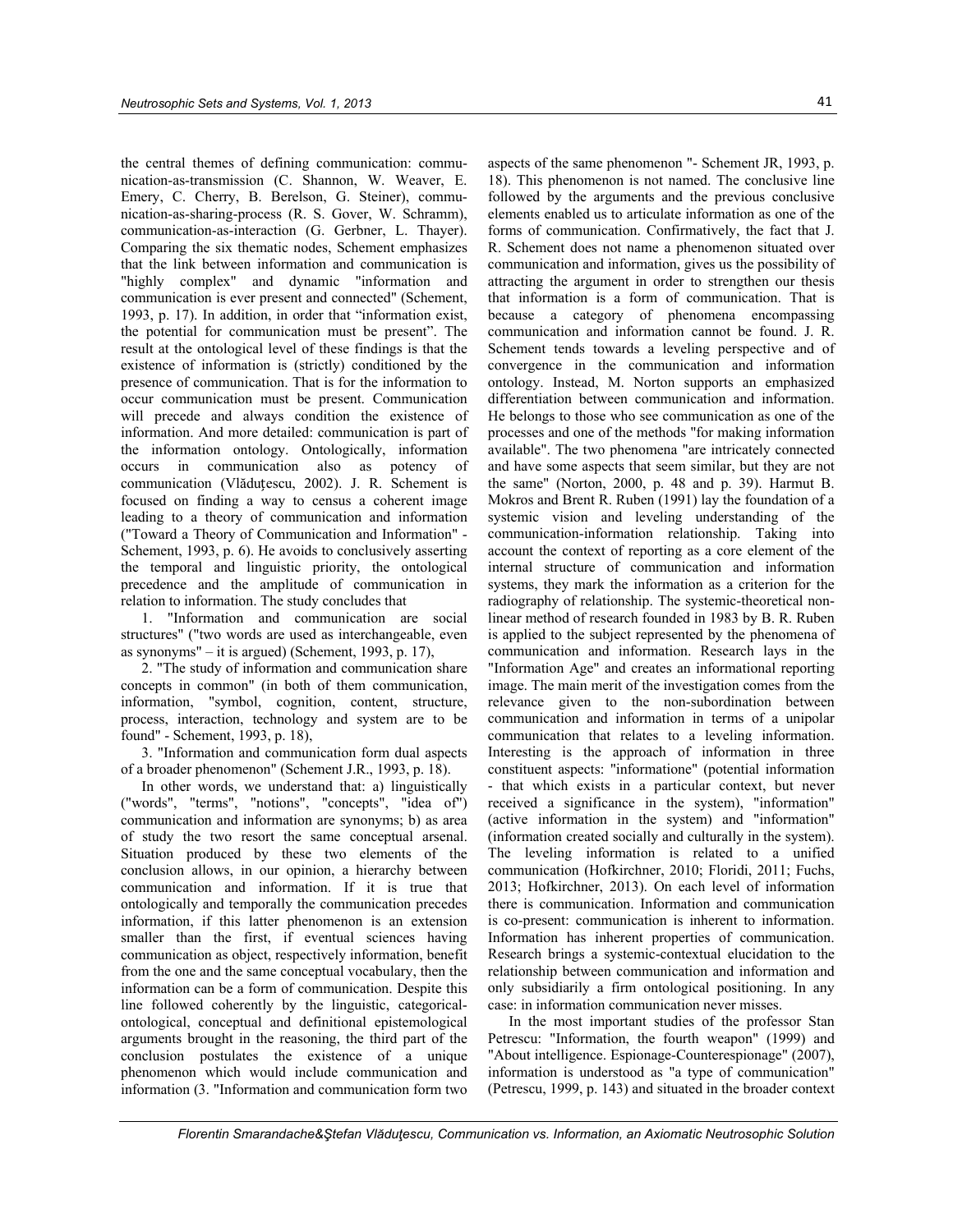of "knowledge on the internal and international information environment " (Petrescu, 2007, p. 32).

#### **4. Axiomatic conclusion: four axioms of communication-information ontology**

#### **4.1. The message axiom.**

We call the ontological segregation axiom on the subject or the Tom D. Wilson - Solomon Marcus' axiom, the thesis that not any communication is information, but any information is communication. Whenever the message contains information, the communicational process will acquire an informational profile. Moreover, the communicational system becomes informational system. Derivatively, the communicator becomes the "informer" and the communicational relationship turns into informational relationship. The interactional basis of society, even in the Information Age, is the communicational interaction. Most social interactions are non-informational. In this respect, T. D. Wilson has noted: . We frequently receive communications of facts, data, news, or whatever which leave us more confused than ever. Under formal definition, these communications contain no information" (Wilson, 1987, p. 410). Academician Solomon Marcus takes into account the undeniable existence of a communication "without a transfer of information" (Marcus, 2011a, p. 220; Marcus, 2011b). For communications that do not contain information we do not have a separate and specific term. Communications containing information or just information are called informing.

Communication involves a kind of information, but as Jean Baudrillard stated (Apud Dâncu, 1999, p. 39), "it is not necessarily based on information". More specifically, any communication contains cognition that can be knowledge, data or information. Therefore, in communication, information may be missing, may be adjacent, incidental or collateral. Communication can be informational in nature or its destination. That communication which by its nature and organization is communication of information is called informing.

The main process ran in Information System is informing. The function of such a system is to inform. The actants can be informants, producers-consumers of information, transmitters of information, etc. The information action takes identity by the cover enabled onto-categorial by the verb "to inform". In his turn, Petros A. Gelepithis considers the two concepts, communication and information to be crucial for "the study of information system" (Gelepithis, 1999, p. 69).

Confirming the information axiom as post reductionist message, as reduced object of communication, Soren Brier substantiates: "communication system actually does not exchange information" (Brier, 1999, p. 96). Sometimes, within the communication system information is no longer exchanged.

However, communication remains; communication system preserves its validity, which indicates and, subsequently, proves that there can be communication that does not involve information (Bates, 2006; Dejica, 2006; Chapman & Ramage, 2013).

On the other hand, then

a) when in the Information System functional principles such as "need to know"/"need to share" are introduced,

b) when running processes for collecting, analyzing and disseminating information,

c) when the beneficiaries are deciders, "decision maker", "ministry", "government", "policymakers" and

d) when the caginess item occurs, this Information System will become Intelligence System (see Gill, Marrin & Phytian, 2009, p. 16, p. 17, p. 112, p. 217), (Sims & Gerber, 2005, p. 46, p. 234; Gill P.& Phytian, 2006, p. 9, p. 236, p. 88; Johnson, 2010, p. 5, p. 6, p. 61, p. 392, p. 279; Maior, 2009; Maior, 2010). Peter Gill shows that "Secrecy is the Key to Understanding the essence of intelligence" (Gill, 2009, p. 18), and Professor George Cristian Maior emphasizes: "in intelligence, collecting and processing information from secret sources remain essential" (Major, 2010, p. 11).

Sherman Kent, W. Laqueur, M. M. Lowenthal, G.-C. Maior etc. start from a complex and multilayered concept of intelligence, understood as meaning knowledge, activity, organization, product, process and information. Subsequently, the question of ontology, epistemology, hermeneutics and methodology of intelligence occurs. Like Peter Gill, G.-C. Maior does pioneering work to separate the ontological approach of intelligence from the epistemological one and to analyze the "epistemological foundation of intelligence" (Maior, 2010, p. 33 and p. 43).

The intelligence must be also considered in terms of ontological axiom of the object. In this regard, noticeable is that one of its meanings, perhaps the critical one, places it in some way in the information area. In our opinion, the information that has critical significance for accredited operators of the state, economic, financial and political power, and holds or acquires confidential, secret feature is or becomes intelligence. Information from intelligence systems can be by itself intelligence or end up being intelligence after some specialized processing. "Intelligence is not just information that merely exists" (Marinică & Ivan, 2010, p. 108), Mariana Marinică and Ion Ivan assert, it is acquired after a "conscious act of creation, collection, analysis, interpretation and modeling information" (Marinică & Ivan, 2010, p. 105).

#### **4.2. Linguistic axiom.**

A second axiom of communication-information ontological segregation can be drawn in relation to the linguistic argument of the acceptable grammatical context. Richard Varey considers that understanding "the difference between communication and information is the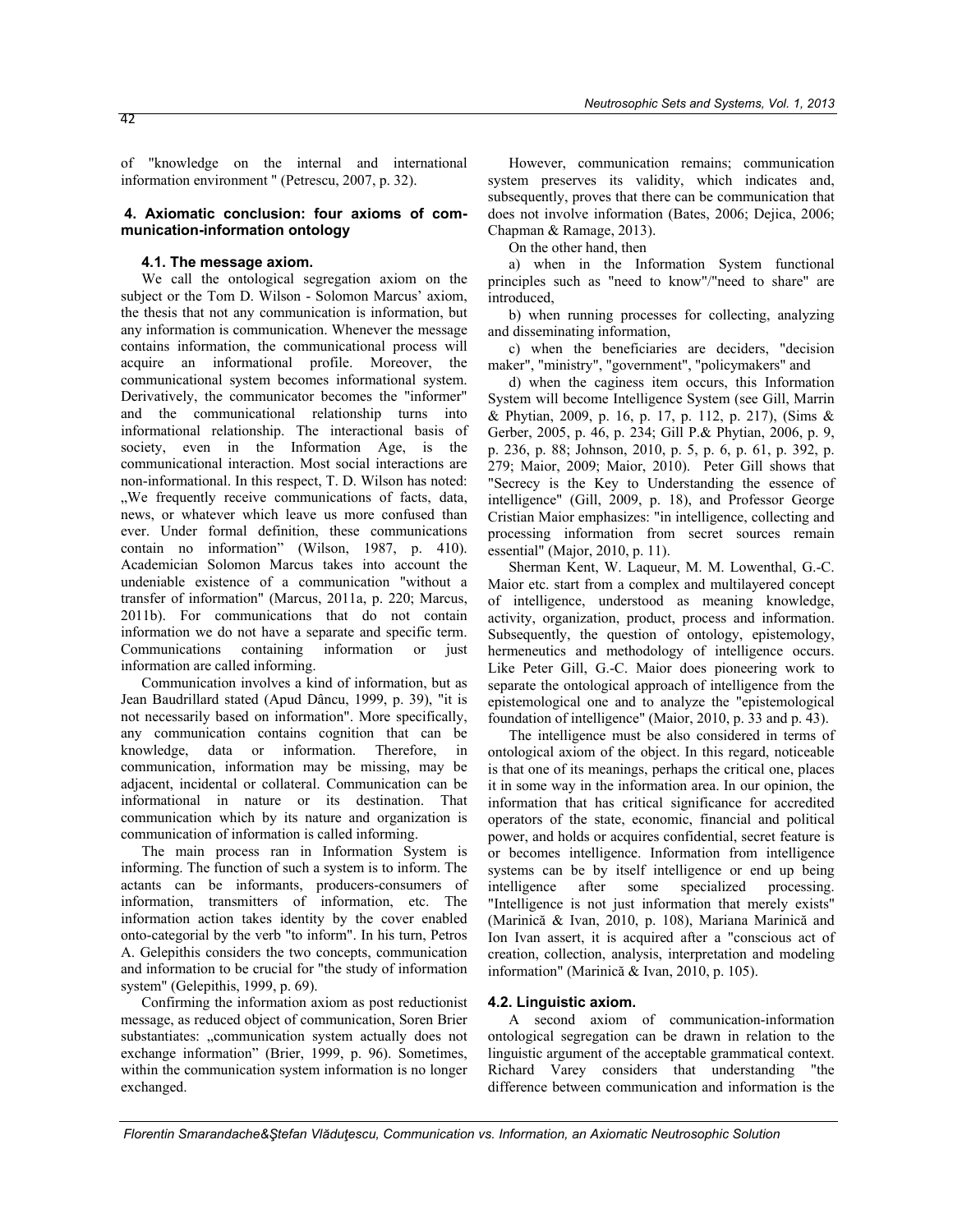central factor" and finds in the linguistic context the criterion to validate the difference: "we speak of giving information **to** while communicate **with** other" (Varey, 1997, p. 220). The transmission of information takes place "to" or to someone, and communication takes place "with". Along with this variant of grammatical context it might also emerge the situation of acceptability of some statements in relation to the object of the communication process, respectively the object of the information process.

The statement "to communicate a message, information" is acceptable. Instead, the statement "to inform communication" is not. The phrase "communication of messages-information" is valid, but the phrase "informing of communication", is not. Therefore, language bears knowledge and "lead us" (Martin Heidegger states) to note that, linguistically, communication is more ontological extensive and that information ontology is subsumed to it (Henno, 2013; Gîfu & Cristea, 2013; Gorun & Gorun, 2011).

The ontical and ontological nature of language allows it to express the existence and to achieve a functionalgrammatical specification. Language allows only grammatical existences. As message, the information can be "communicated" or "communicable". There is also the case in which a piece of information cannot be "communicated" or "communicable". Related, communication cannot be "informed". The semantic field of communication is therefore larger, richer and more versatile (Ştefan Buzărnescu, 2006). Communication allows the "incommunicable".

#### **4.3. Teleological axiom.**

In addition to the axiom of segregating communication, of informing in relation to the object (message), it may be stated as an axiom a Magoroh Maruyama's contribution to the demythologization of information. In the article "Information and Communication in Poly Epistemological System" in "The Myths of Information", he states: "The transmission of information is not the purpose of communication. In Danish culture, for example, the purpose of communication is frequently to perpetuate the familiar, rather than to introduce new information" (Maruyama, 1980, p. 29).

The ontological axiom of segregation in relation to the purpose determines information as that type of communication with low emergence in which the purpose of the interaction is transmitting information.

#### **4.4. The neutrosophic communication axiom.**

Understanding the frame set by the three axioms, we find that some communicational elements are heterogeneous and neutral in relation to the criterion of informativity. In a speech some elements can be suppressed without the message suffering informational alterations. This means that some message-discursive

meanings are redundant; others are not essential in relation to the orexis-the practical course or of practical touch in the order of reasoning. Redundancies and non-nuclear significational components can be elided and informational and the message remains informationally unchanged. This proves the existence of cores with neutral, neutrosophic meanings. (In the epistemological foundations of the concept of neutrosophy we refer to Florentin Smarandache's work, *A Unifying Field in Logics, Neutrosophic Logic, Neutrosophy, Neutrosophic Set, Neutrosophic Probability and Statistics*, 1998) (Smarandache, 1998; Smarandache, 1999; Smarandache, 2002; Smarandache, 2005; Smarandache, 2010a; Smarandache, 2010b; Smarandache & Păroiu, 2012).

On the operation of this phenomenon are based the procedures of textual contraction, of grouping, of serial registration, of associating, summarizing, synthesizing, integrating.

We propose to understand by neutrosophic communication that type of communication in which the message consists of and it is based on neutrosophic significational elements: non-informational, redundant, elidable, contradictory, incomplete, vague, imprecise, contemplative, non-practical, of relational cultivation. Informational communication is that type of communication whose purpose is sharing an informational message. The issuer's fundamental approach is, in informational communication, to inform. To inform is to transmit information or, specifically, in the professor's Ilie Rad words: "to inform, that is just send information" (Moldovan, 2011, p. 70) (also, Rad, 2005; Rad, 2008). In general, any communication contains some or certain neutrosophic elements, suppressible, redundant, elidable, non-nuclear elements. But when neutrosophic elements are prevailing communication is no longer informational, but neutrosophic. Therefore, the neutrosophic axiom allows us to distinguish two types of communication: neutrosophic communication and informational communication. In most of the time our communication is neutrosophic. The neutrosophic communication is the rule. The informational communication is the exception. In the ocean of the neutrosophic communication, diamantine islands of informational communication are distinguished.

#### **References**

- [1] Allo, P. (2007). *Informational content and information structures: a pluralist approach*. In Proceedings of the Workshop on Logic and Philosophy of Knowledge. Communication and Action. The University of the Basque Country Press, pp. 101-121.
- [2] Bates, M. (2006). Fundamental forms of information. *Journal of American Society for Information Science and Technology*, 57(8), 1033-1045.
- [3] Belkin, N. J. (1978). Information concepts for Information Science. *Journal of Documentation*, 34(1), 55-85.
- [4] Brier, S. (1999) *What is a Possible Ontological and Epistemological Framework for a true Universal Infor-*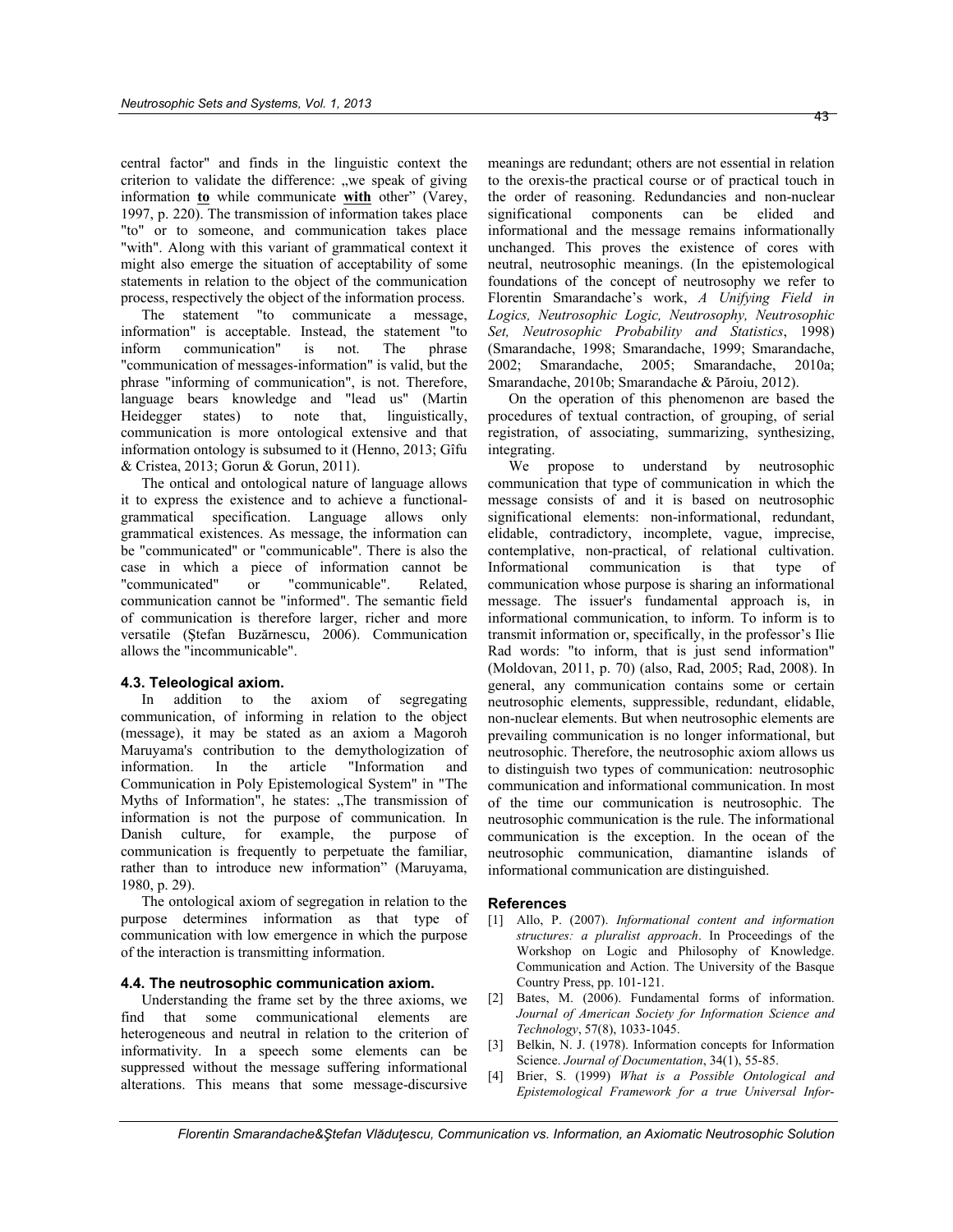*mation Science*. In W. Hofkirshner (Ed.), *The Quest for a unified Theory of Information*. Amsterdam: Gordon and Breach Publishers.

- [5] Brillouin, L. (2004). *Science and Information Theory*. (2nd ed.). New York: Dober Publications.
- [6] Burgin, M. (2010). *Theory of Information*. World Scientific Publishing.
- [7] Buzărnescu, Ştefan (2006). Regimul internaţional al informaţiei. *Revista de Informatică Socială*, 3(5), 12-23.
- [8] Cai, Wen (1999). Extension Theory and its Application. *Chinese Science Bulletin*, 44(17), 1538-1548.
- [9] Capurro, R. (2011). *Angeletics A Message Theory*. In R. Capurro & J. Holgate (Eds.), *Messages and Messengers: Ange-letics as an Approach to the Phenomenology of Communication* (pp. 5-15). Vol 5.ICIE Series: Munich, Germany.
- [10] Case, D. O. (2012). *Looking for Information*. 3rd ed. Bingley: Emerald Group Publishing.
- [11] Chapman, D., & Ramage, M. (2013). *Introduction: The Difference That Makes a Difference*. Triple C, 11(1), 1-5.
- [12] Ciupercă, E. M. (2009). *Psihosociologia vieţii cotidiene*. Bucureşti: Editura ANIMV.
- [13] Cobley, P., & Schulz, P. J. (2013). *Introduction*. In P. Cobley & P. J. Schulz (Eds.), *Theories and Models of Communication* (pp. 1-16). Berlin/Boston: Walter de Gruyter.
- [14] Cojocaru, S., Bragaru, C., & Ciuchi, O. M. (2012). The Role of Language in Constructing Social Realities. The Appreciative Inquiry and the Reconstruction of Organisational Ideology. *Revista de Cercetare şi Intervenţie Socială*, 36, 31.
- [15] Craia, Sultana (2008). *Dicţionar de comunicare, massmedia şi ştiinţa comunicării*. Bucureşti: Editura Meronia.
- [16] Dâncu, V. S. (1999). *Comunicarea simbolică*. Cluj-Napoca: Editura Dacia.
- [17] Dejica, D. (2006). Pragmatic versus Sintactic Identification of Thematic Information in Discourse. *Scientific Bulletin of the Politehnics of Timisoara*. *Transactions on Modern Languages*, 5, 1-2.
- [18] DeVito, J. (1993). *Messages*. Harper Collins College Publishers.
- [19] DeVito, J. (2000). *Human Communication*. Addison Wesley Longman.
- [20] DeVito, J. A. (1982). *Communicology*. New-York: Harper and Row.
- [21] Dobreanu, Cristinel (2010). Preventing surprise at the strategic level. *Buletinul Universităţii Naţionale de Apărare Ca-rol I*, 20(1), 225-233.
- [22] Drăgulănescu, N. (2002). Emerging Information Society and History of Information Science in Romania. *Journal of the American Society for Information Science and Technology,* 53(1).
- [23] Drăgulănescu, N. (2005). Epistemological Approach of Concept of Information in Electical Engineering and Information Science. *Hyperion Scientific Journal*, 4(2).
- [24] Duke, S. W., & McMahan, D. T. (2011). *The Basics of Communication: A relational perspective*. Sage.
- [25] Elstner, D. (2010). Information als Prozess. *Triple C*, 8(2), 310-350.
- [26] Enache, D. (2010). Informaţia, de la primul cal troian la cel

de-al doilea cal troian. *Paraşutiştii*, 14(27), 25-28.

- [27] Fârte, G. I. (2004). *Comunicarea. O abordare praxeologică*. Iaşi: Editura Demiurg.
- [28] Floridi, L. (2011). *The Philosophy of Information*. Oxford University Press.
- [29] Frunză, S. (2011). Does communication construct reality? *Revista de Cercetare* ș*i Intervenţie Socială*, 35, 180-193.
- [30] Fuchs, C. (2013). *Internet and society: Social theory in information age*. London: Routledge.
- [31] Gelepithis, P. A. (1999). *A rudimentary theory of information*. In W. Hofkirshner (Ed.), *The Quest for a unified Theory of Information*. Amsterdam: Gordon and Breach.
- [32] Gîfu, D., & Cristea, D. (2013). Towards an Automated Semiotic Analysis of the Romanian Political Discourse. *Computer Science*, 21(1), 61.
- [33] Gill, P., & Phytian, S. (2006). *Intelligence in an insecure world*. Cambridge: Polity Press.
- [34] Gill, P., Marrin, S., & Phytian, S. (2009). *Intelligence Theory: Key questions and debates*. New York: Routledge.
- [35] Gorun, A., & Gorun, H. T. (2011). Public-Private: Public Sphere and Citizenship. *Journal of US-China Public Administration*, 8(3), 261-274.
- [36] Henno, J. (2013). *Emergence of Information, Communication, and Language.* In P. Vojtas et al. (Eds.), *Information Modelling and Knowledge Bases XXIV* (pp. 277-299). Amstedam: IOS Press.
- [37] Hofkirchner, W. (2010). A unified theory of information: An outline. *Bitrunagora*, 64.
- [38] Hofkirchner, W. (2013). Emergent Information. When a Difference Makes a Difference. *Triple C*, 11(1).
- [39] Holgate, J. (2011). *The Hermesian Paradigm: A mythological perspective on ICT based on Rafael Capurro's Angelitics and Vilem Flusser's Communicology*. In R. Capurro & J. Holgate (Eds.), *Messages and Messengers: Angeletics as an Approach to the Phenomenology of Communication* (pp. 58-89). Vol 5. ICIE Series: Munich: Fink.
- [40] Johnson, L. K. (Ed.). (2010). *The Oxford of National*  Security Intelligence. Oxford University Press.
- [41] Li, Weihua, & Yang, Chunyan (2008). Extension Information-Knowledge-Strategy System for Semantic Interoperability. *Journal of Computers*, 3(8), 32-39.
- [42] Maior, George Cristian (2009). *Incertitudine. Gândire strategică şi relaţii internaţionale în secolul XXI*. Bucureşti: Editura Rao.
- [43] Maior, George Cristian (2010). *Un război al minţii. Intelligence, servicii de informaţii şi cunoaştere strategică în secolul XXI*. Bucureşti: Editura Rao.
- [44] Marcus, S. (2011b). Enlarging the Perspective: Energy Security Via Equilibrium, Information, and Computation. *Energy Security*, 71-78.
- [45] Marcus, S. (2011). *Întâlniri cu/meetings with Solomon Marcus*. Bucureşti: Editura Spandugino.
- [46] Marinescu, Valentina (2011). *Introducere în teoria comunicării*. Bucureşti: Editura C. H. Beck.
- [47] Marinică, M., & Ivan, I. (2010). Intelligence de la teorie către ştiinţă. *Revista Română de Studii de Intelligence*, 3, 103-114.
- [48] Maruyama, M. (1980). *Information and Communication in Poly-Epistemological Systems*. In K. Woodward (Ed.),